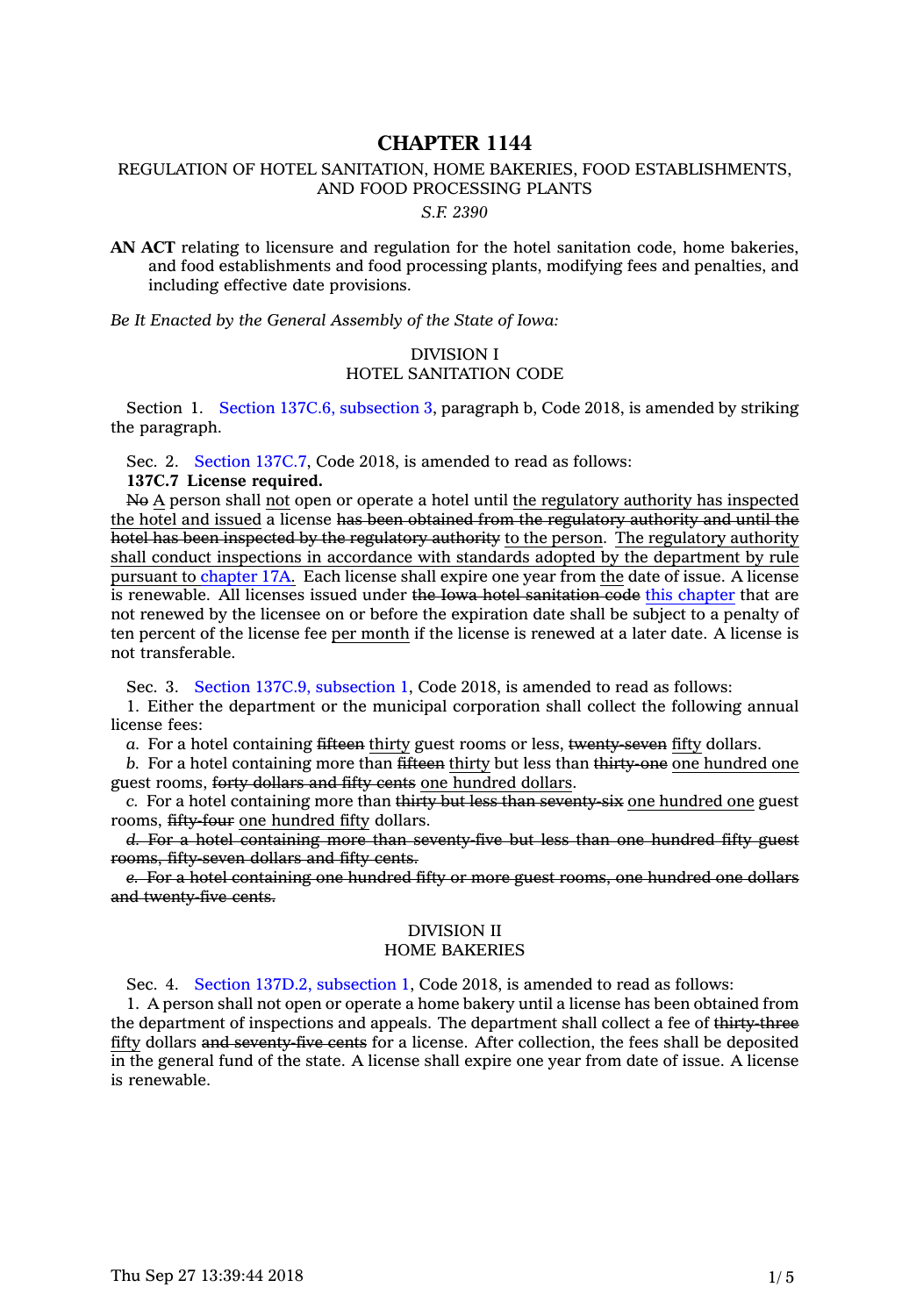## DIVISION III

# FOOD ESTABLISHMENTS AND FOOD PROCESSING PLANTS

Sec. 5. Section [137F.1](https://www.legis.iowa.gov/docs/code/2018/137F.1.pdf), Code 2018, is amended by adding the following new subsections: NEW SUBSECTION. 4A. *"Event"* means <sup>a</sup> significant occurrence or happening sponsored by <sup>a</sup> civic, business, governmental, community, or veterans organization and may include an athletic contest.

NEW SUBSECTION. 15A. *"Time/temperature control for safety food"* means <sup>a</sup> food that requires time and temperature controls for safety to limit pathogenic microorganism growth or toxin formation.

Sec. 6. Section 137F.1, [subsection](https://www.legis.iowa.gov/docs/code/2018/137F.1.pdf) 7, unnumbered paragraph 1, Code 2018, is amended to read as follows:

*"Food establishment"* means an operation that stores, prepares, packages, serves, vends, or otherwise provides food for human consumption and includes <sup>a</sup> food service operation in <sup>a</sup> salvage or distressed food operation, school, summer camp, residential service substance abuse treatment facility, halfway house substance abuse treatment facility, correctional facility operated by the department of corrections, or the state training school, or the Iowa juvenile home. *"Food establishment"* does not include the following:

Sec. 7. Section 137F.1, [subsection](https://www.legis.iowa.gov/docs/code/2018/137F.1.pdf) 7, paragraphs b, e, and f, Code 2018, are amended to read as follows:

*b.* An establishment that offers only prepackaged foods that are nonpotentially hazardous not time/temperature control for safety foods.

*e.* Premises where <sup>a</sup> person operates <sup>a</sup> farmers market, if potentially hazardous food is time/temperature control for safety foods are not sold or distributed from the premises.

*f.* Premises of <sup>a</sup> residence in which food that is nonpotentially hazardous not <sup>a</sup> time/temperature control for safety food is sold for consumption off the premises to <sup>a</sup> consumer customer, if the food is labeled to identify the name and address of the person preparing the food and the common name of the food.

Sec. 8. Section 137F.1, [subsections](https://www.legis.iowa.gov/docs/code/2018/137F.1.pdf) 11 and 12, Code 2018, are amended by striking the subsections.

Sec. 9. Section 137F.1, [subsections](https://www.legis.iowa.gov/docs/code/2018/137F.1.pdf) 13, 15, 16, and 17, Code 2018, are amended to read as follows:

13. *"Pushcart"* means <sup>a</sup> non-self-propelled vehicle food establishment limited to serving nonpotentially hazardous foods foods that are not time/temperature control for safety foods or commissary-wrapped foods maintained at proper temperatures, or limited to the preparation and serving of frankfurters.

15. *"Temporary food establishment"* means <sup>a</sup> food establishment that operates for <sup>a</sup> period of no more than fourteen consecutive days in conjunction with <sup>a</sup> single event or celebration.

16. *"Vending machine"* means <sup>a</sup> food establishment which is <sup>a</sup> self-service device that, upon insertion of <sup>a</sup> coin, paper currency, token, card, or key, or by optional manual operation, dispenses unit servings of food in bulk or in packages without the necessity of replenishing the device between each vending operation.

17. *"Vending machine location"* means the physical site room, enclosure, space, or area where <sup>a</sup> one or more vending machine is machines are installed and operated, including the storage and servicing areas on the premises that are used in conjunction with to service and maintain the vending machine.

Sec. 10. Section 137F.3, [subsection](https://www.legis.iowa.gov/docs/code/2018/137F.3.pdf) 4, Code 2018, is amended to read as follows:

4. A municipal corporation that is responsible for enforcing this [chapter](https://www.legis.iowa.gov/docs/code/2018/137F.pdf) within its jurisdiction pursuant to an agreement shall make an annual report to the director providing the following information:

*a.* The total number of licenses granted or renewed by the municipal corporation under this [chapter](https://www.legis.iowa.gov/docs/code/2018/137F.pdf) during the year.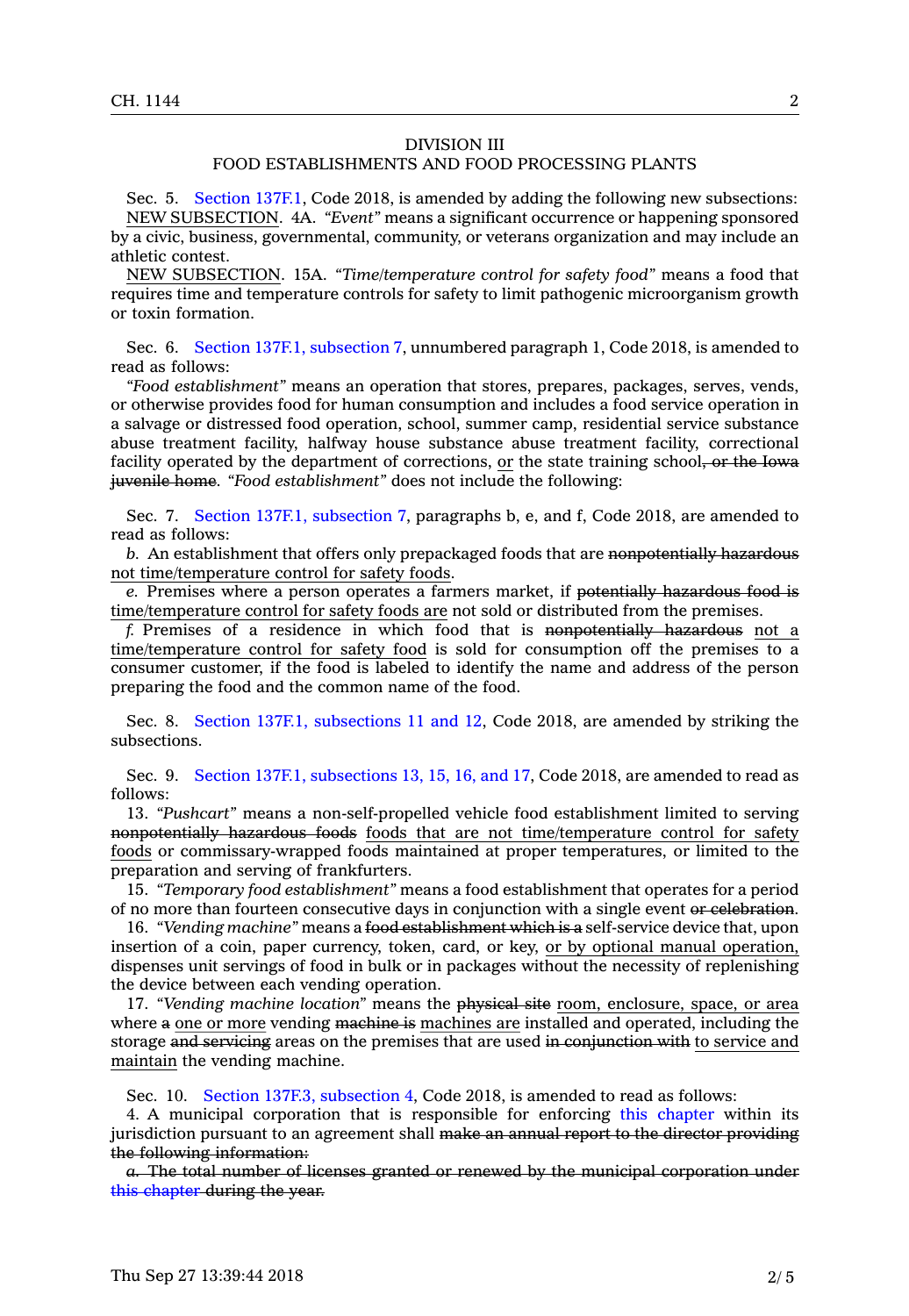*b.* The number of licenses granted or renewed by the municipal corporation under [this](https://www.legis.iowa.gov/docs/code/2018/137F.pdf) [chapter](https://www.legis.iowa.gov/docs/code/2018/137F.pdf) during the year in each of the following categories:

(1) Food establishments.

(2) Food processing plants.

(3) Mobile food units and pushcarts.

(4) Temporary food establishments.

(5) Vending machines.

*c.* The amount of money collected in license fees during the year.

*d.* The amount expended to perform the functions required under the agreement, submitted on <sup>a</sup> form prescribed by the department.

*e.* Other information the director requests use the data system prescribed by the director for activities governed by an agreement executed pursuant to this [section](https://www.legis.iowa.gov/docs/code/2018/137F.3.pdf).

Sec. 11. Section [137F.4](https://www.legis.iowa.gov/docs/code/2018/137F.4.pdf), Code 2018, is amended to read as follows:

**137F.4 License required.**

A person shall not operate <sup>a</sup> food establishment or food processing plant to provide goods or services to the general public, or open <sup>a</sup> food establishment to the general public, until the appropriate license has been obtained from the regulatory authority. Sale of products at wholesale to outlets not owned by <sup>a</sup> commissary owner requires <sup>a</sup> food processing plant license. A license shall expire one year from the date of issue. A license is renewable if application for renewal is made prior to expiration of the license or within sixty days of the expiration date of the license. All licenses issued under this [chapter](https://www.legis.iowa.gov/docs/code/2018/137F.pdf) that are not renewed by the licensee on or before the expiration date shall be subject to <sup>a</sup> penalty of ten percent per month of the license fee if the license is renewed at <sup>a</sup> later date.

Sec. 12. Section [137F.5](https://www.legis.iowa.gov/docs/code/2018/137F.5.pdf), Code 2018, is amended to read as follows:

#### **137F.5 Application for license.**

1. An application form prescribed by the department for <sup>a</sup> license under this [chapter](https://www.legis.iowa.gov/docs/code/2018/137F.pdf) shall be obtained from the department or from <sup>a</sup> municipal corporation which is <sup>a</sup> regulatory authority. A completed application shall be submitted to the appropriate regulatory authority.

2. A person conducting an event shall submit <sup>a</sup> license application and an application fee of fifty dollars to the appropriate regulatory authority at least sixty days in advance of the event. An *"event"* for purposes of this [subsection](https://www.legis.iowa.gov/docs/code/2018/137F.5.pdf) does not include <sup>a</sup> function with ten or fewer temporary food establishments, <sup>a</sup> fair as defined in [section](https://www.legis.iowa.gov/docs/code/2018/174.1.pdf) 174.1, or <sup>a</sup> farmers market.

2. 3. The dominant form of business shall determine the type of license for establishments which engage in operations covered under both the definition of <sup>a</sup> food establishment and of <sup>a</sup> food processing plant.

3. 4. The regulatory authority where the unit is domiciled shall issue <sup>a</sup> license for <sup>a</sup> mobile food unit.

4. An application for renewal of <sup>a</sup> license shall be made at least thirty days before the expiration of the existing license.

Sec. 13. Section 137F.6, [subsection](https://www.legis.iowa.gov/docs/code/2018/137F.6.pdf) 1, Code 2018, is amended to read as follows:

1. The regulatory authority shall collect the following annual license fees:

*a.* For <sup>a</sup> mobile food unit or pushcart, twenty-seven two hundred fifty dollars.

*b.* For <sup>a</sup> temporary food establishment per fixed location for <sup>a</sup> single event, thirty-three dollars and fifty cents fifty dollars.

*c.* For <sup>a</sup> temporary food establishment for multiple nonconcurrent events during <sup>a</sup> calendar year, one annual license fee of two hundred dollars for each establishment on <sup>a</sup> countywide basis.

*c. d.* For <sup>a</sup> vending machine, twenty fifty dollars for the first machine and five ten dollars for each additional machine.

*d. e.* For <sup>a</sup> food establishment which prepares or serves food for individual portion service intended for consumption on-the-premises, the annual license fee shall correspond to the annual gross food and beverage sales of the food establishment, as follows:

(1) Annual gross sales of under fifty less than one hundred thousand dollars, sixty-seven dollars and fifty cents one hundred fifty dollars.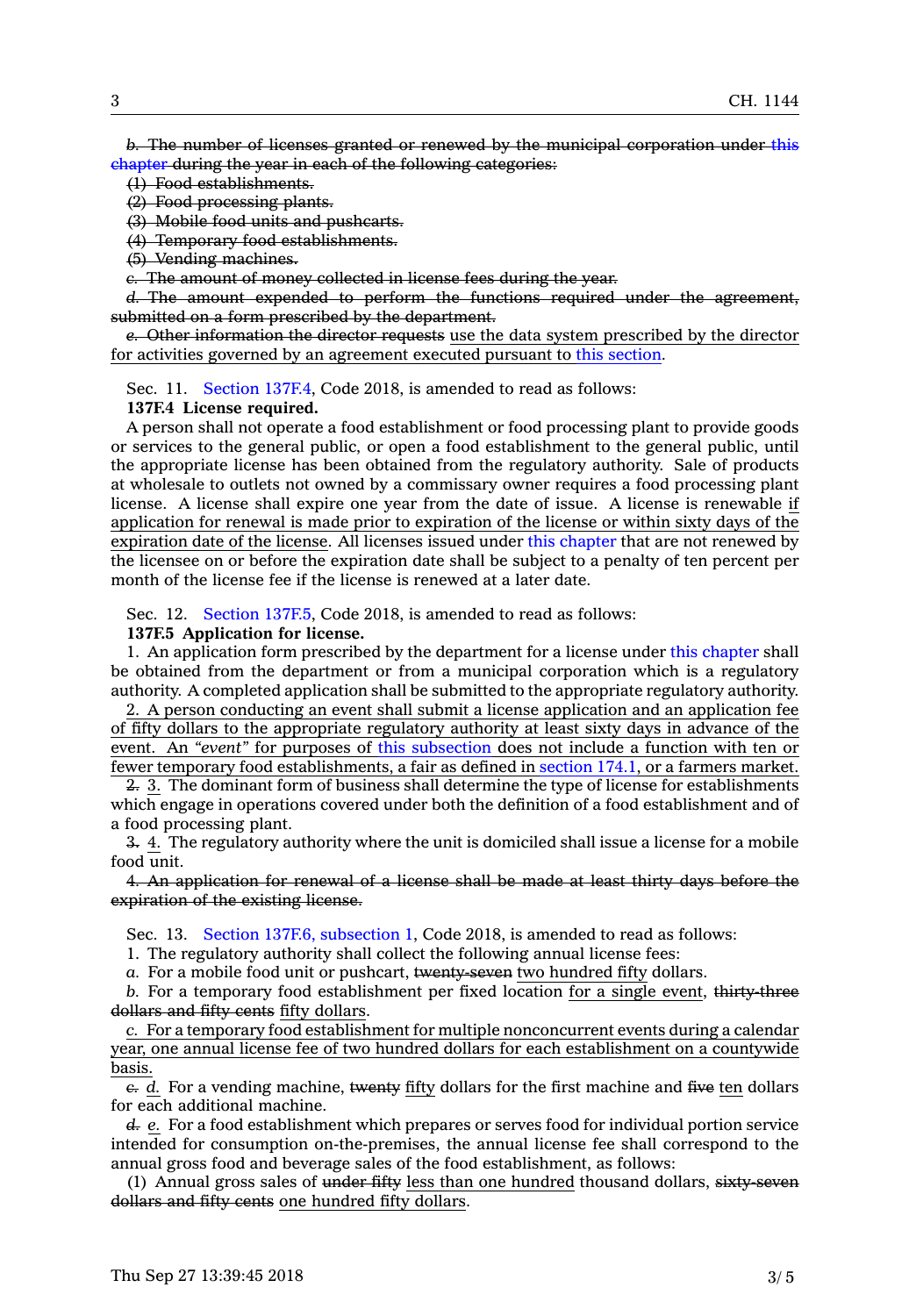(2) Annual gross sales of at least fifty one hundred thousand dollars but less than one five hundred thousand dollars, one hundred fourteen dollars and fifty cents three hundred dollars.

(3) Annual gross sales of at least one five hundred thousand dollars but less than two hundred fifty thousand dollars, two hundred thirty-six dollars and twenty-five cents or more, four hundred dollars.

(4) Annual gross sales of two hundred fifty thousand dollars but less than five hundred thousand dollars, two hundred seventy-five dollars.

(5) Annual gross sales of five hundred thousand dollars or more, three hundred three dollars and seventy-five cents.

*e. f.* For <sup>a</sup> food establishment which sells food or food products to consumer customers intended for preparation or consumption off-the-premises, the annual license fee shall correspond to the annual gross food and beverage sales of the food establishment, as follows:

(1) Annual gross sales of under ten less than two hundred fifty thousand dollars, forty dollars and fifty cents one hundred fifty dollars.

(2) Annual gross sales of at least ten two hundred fifty thousand dollars but less than two seven hundred fifty thousand dollars, one hundred one dollars and twenty-five cents three hundred dollars.

(3) Annual gross sales of at least two seven hundred fifty thousand dollars but less than five hundred thousand dollars, one hundred fifty-five dollars and twenty-five cents or more, four hundred dollars.

(4) Annual gross sales of at least five hundred thousand dollars but less than seven hundred fifty thousand dollars, two hundred two dollars and fifty cents.

(5) Annual gross sales of seven hundred fifty thousand dollars or more, three hundred three dollars and seventy-five cents.

*f. g.* For <sup>a</sup> food processing plant, the annual license fee shall correspond to the annual gross food and beverage sales of the food processing plant, as follows:

(1) Annual gross sales of under fifty less than two hundred thousand dollars,  $s$ ixty-seven dollars and fifty cents one hundred fifty dollars.

(2) Annual gross sales of at least fifty two hundred thousand dollars but less than two hundred fifty thousand million dollars, one hundred thirty-five three hundred dollars.

(3) Annual gross sales of at least two hundred fifty thousand million dollars but less than five hundred thousand dollars, two hundred two dollars and fifty cents or more, five hundred dollars.

(4) Annual gross sales of five hundred thousand dollars or more, three hundred thirty-seven dollars and fifty cents.

*g. h.* For <sup>a</sup> farmers market where potentially hazardous time/temperature control for safety food is sold or distributed, one annual license fee of one hundred fifty dollars for each vendor on <sup>a</sup> countywide basis.

*i.* For <sup>a</sup> certificate of free sale or sanitation, thirty-five dollars for the first certificate and ten dollars for each additional identical certificate requested at the same time.

*h. j.* For <sup>a</sup> food establishment covered by both paragraphs *"d" "e"* and *"e" "f"*, the license fees assessed shall be an amount not to exceed seventy-five percent of the total fees applicable under both paragraphs applicant shall pay the licensee fee based on the dominant form of business plus one hundred fifty dollars.

*k.* For an unattended food establishment, the annual license fee shall correspond to the annual gross food and beverage sales, as follows:

(1) Annual gross sales of less than one hundred thousand dollars, seventy-five dollars.

(2) Annual gross sales of one hundred thousand dollars or more, one hundred fifty dollars.

Sec. 14. Section 137F.6, [subsection](https://www.legis.iowa.gov/docs/code/2018/137F.6.pdf) 2, Code 2018, is amended by striking the subsection.

Sec. 15. REPEAL. Section [137F.17](https://www.legis.iowa.gov/docs/code/2018/137F.17.pdf), Code 2018, is repealed.